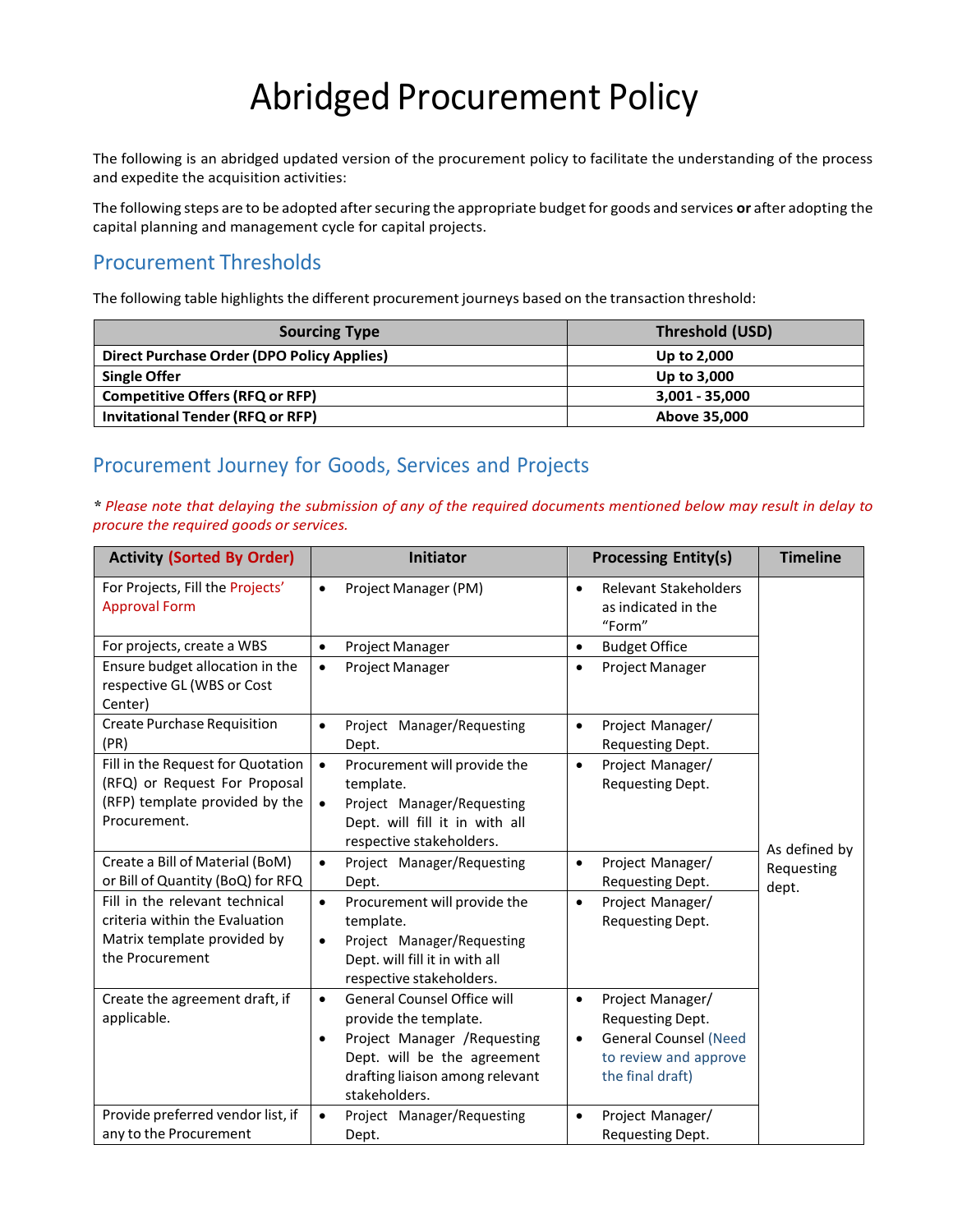After ensuring to carrying out all the above activities, the Project Manager or Requesting Dept. need to send the **following to the Procurement Office to initiate the acquisition process:**

- o **Complete "Projects Approval Form" signed, if applicable.**
- o **Complete PR**
- o **Complete RFQ or RFP (Scope of Work-Technicalrequirements)**
- o **BoM or BoQ, if applicable**
- o **Evaluation Matrix (technical criteria), if applicable**
- o **Agreement draft, if applicable**
- o **Preferred vendorslist, if any, and related selection criteria**

**N.B: Please note that the Procurement shall NOT start any procurement activity unless the complete/final versionof the above set of documents are shared with the Procurement Office with no further edits.**

| <b>Activity (Sorted By Order)</b>                                                                                                           | Initiator                                        | <b>Processing Entity(s)</b>                                                                                                                                       | <b>Timeline</b>                                                          |
|---------------------------------------------------------------------------------------------------------------------------------------------|--------------------------------------------------|-------------------------------------------------------------------------------------------------------------------------------------------------------------------|--------------------------------------------------------------------------|
| Review the documents shared<br>by the PM/Requesting Dept.<br>and<br>revert<br>to<br>the<br>PM/Requesting Dept. with<br>comments if, any.    | Procurement Office                               | <b>Procurement Office</b><br>$\bullet$                                                                                                                            | 2-3 Days                                                                 |
| Rectify issues with the shared<br>documents<br>in<br>case<br>the<br>Procurement share comments.                                             | Project Manager/Requesting<br>$\bullet$<br>Dept. | Project Manager/<br>$\bullet$<br>Requesting Dept.                                                                                                                 | As agreed<br>with<br>Requesting<br>Dept.                                 |
| Choose the procurement path<br>based on the threshold (See<br>above) and share the timeline<br>with the PM/Requesting Dept.                 | Procurement Office                               | <b>Procurement Office</b><br>$\bullet$                                                                                                                            | 1 Day                                                                    |
| Source the vendors                                                                                                                          | Procurement Office                               | $\bullet$<br><b>Procurement Office</b>                                                                                                                            | 1-2 Days                                                                 |
| Send out the RFQ or RFP                                                                                                                     | Procurement Office                               | <b>Procurement Office</b><br>$\bullet$                                                                                                                            | 1 Day                                                                    |
| Q&As and site visits, if<br>applicable                                                                                                      | Procurement Office<br>$\bullet$                  | Vendor<br>$\bullet$<br>Procurement<br>$\bullet$<br>Project Manager/<br>$\bullet$<br>Requesting Dept.                                                              | As agreed<br>with<br>Requesting<br>Dept.<br>specified in<br>the timeline |
| Receive offers and evaluate<br>them, where the Procurement<br>Office is entirely leading this<br>activity.                                  | Procurement Office                               | Manager/<br>Project<br>$\bullet$<br>Requesting<br>Dept.<br>(Technical attributes)<br><b>Procurement Office</b><br>$\bullet$<br>(Financial/Business<br>attributes) | Procurement<br>Activities:<br>1-3 Days                                   |
| The Procurement Office shall<br>negotiate the offers received<br>with the vendors and might<br>invite the PM/Requesting Dept.<br>if needed. | Procurement Office                               | <b>Procurement Office</b><br>$\bullet$                                                                                                                            | 1-3 Days                                                                 |
| Based on the evaluation results, $\bullet$<br>the Procurement shall award<br>the highest ranked vendor.                                     | Procurement Office                               | <b>Procurement Office</b><br>$\bullet$                                                                                                                            | 1 Day                                                                    |